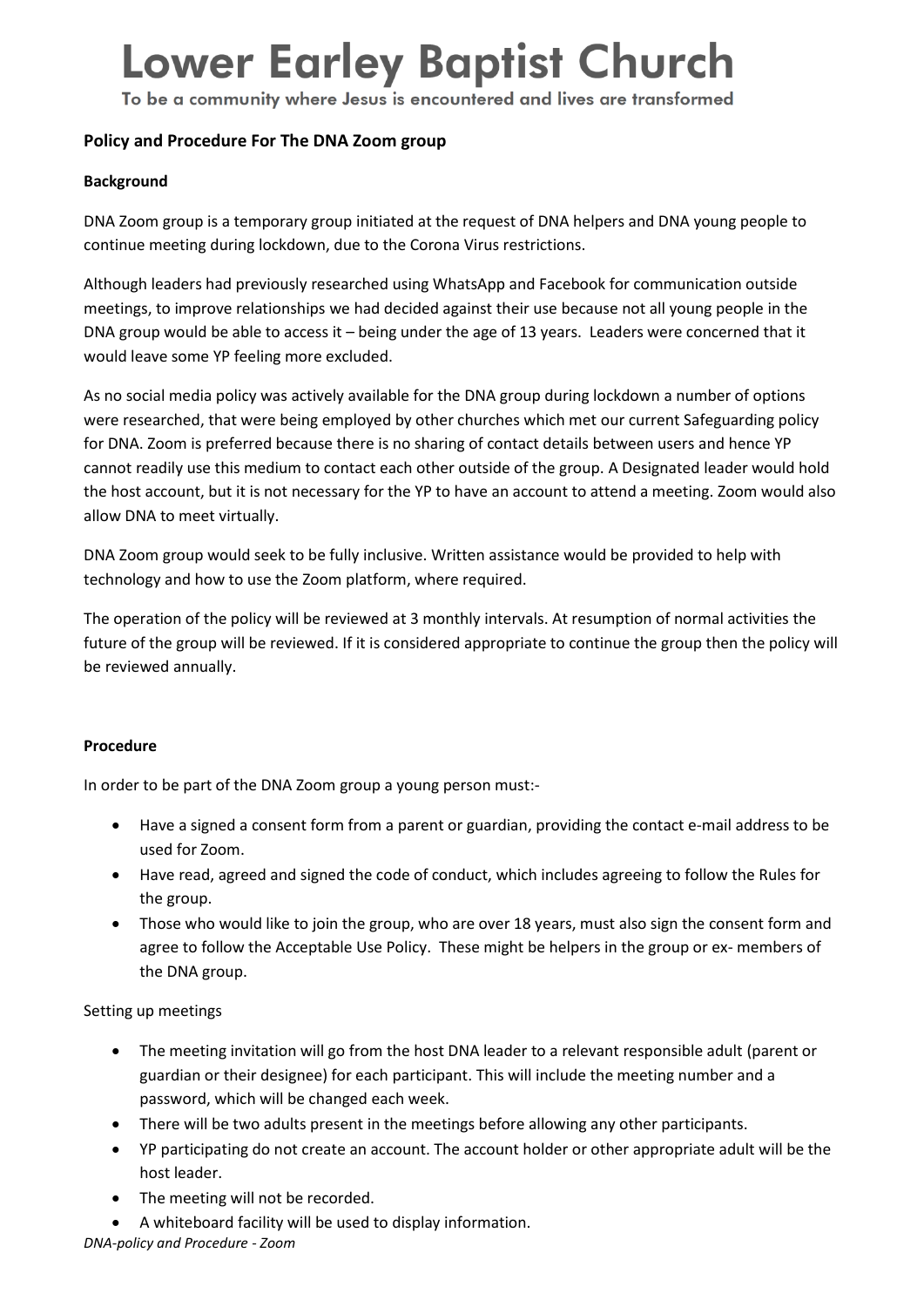# **Lower Earley Baptist Church**

To be a community where Jesus is encountered and lives are transformed

#### **Rules**

Individuals who wish to join the group must:-

- Submit a signed consent form from a parent or guardian to use the group(s)
- Sign a code of conduct which details treating others in the group respectfully and following administration rules for efficient and effective communication and not communicating anything with is unhelpful/unacceptable to the group.

Examples of unhelpful/ unacceptable use:

- Use, or implied use of swearing, derogatory terms or sexual references
- Use, or implied use of communication which could be viewed as bullying or discriminatory

Examples of communication in the group might for example include:-

- A DNA bible study and discussion
- DNA ice breaker activities, adapted for Zoom
- Pastoral care leaders checking in with young people as to their well-being as would usually be done in a DNA session.
- DNA discussion on a topic of relevance, related to the Christian faith.

### **Joining Procedure**

Individuals who wish to join the group(s) must meet the requirements above.

- Their parent/ carer will be sent a letter explaining how Zoom will be used
- Parental consent to take part must be received by the designated host DNA leader
- Parental email address must be supplied to the designated host DNA leader
- A signed document to abide my rules of conduct must be sent to the designated host DNA leader
- When the above has been received the designated host DNA leader will send the parent/carer an invitation to attend a meeting in the form of a link to click on.
- After clicking on the link the YP will be able to wait in a waiting room, before being allowed to the meeting room.
- There will always be two DNA leaders in the meeting room during the time when YP are present.

### **Monitoring of the group**

Two supervising adults will monitor all communication in the groups and reserve the right to stop communication with any individual who does not abide by the rules. Before communication is terminated the YP will receive one warning that this may happen. These supervising adults will have completed